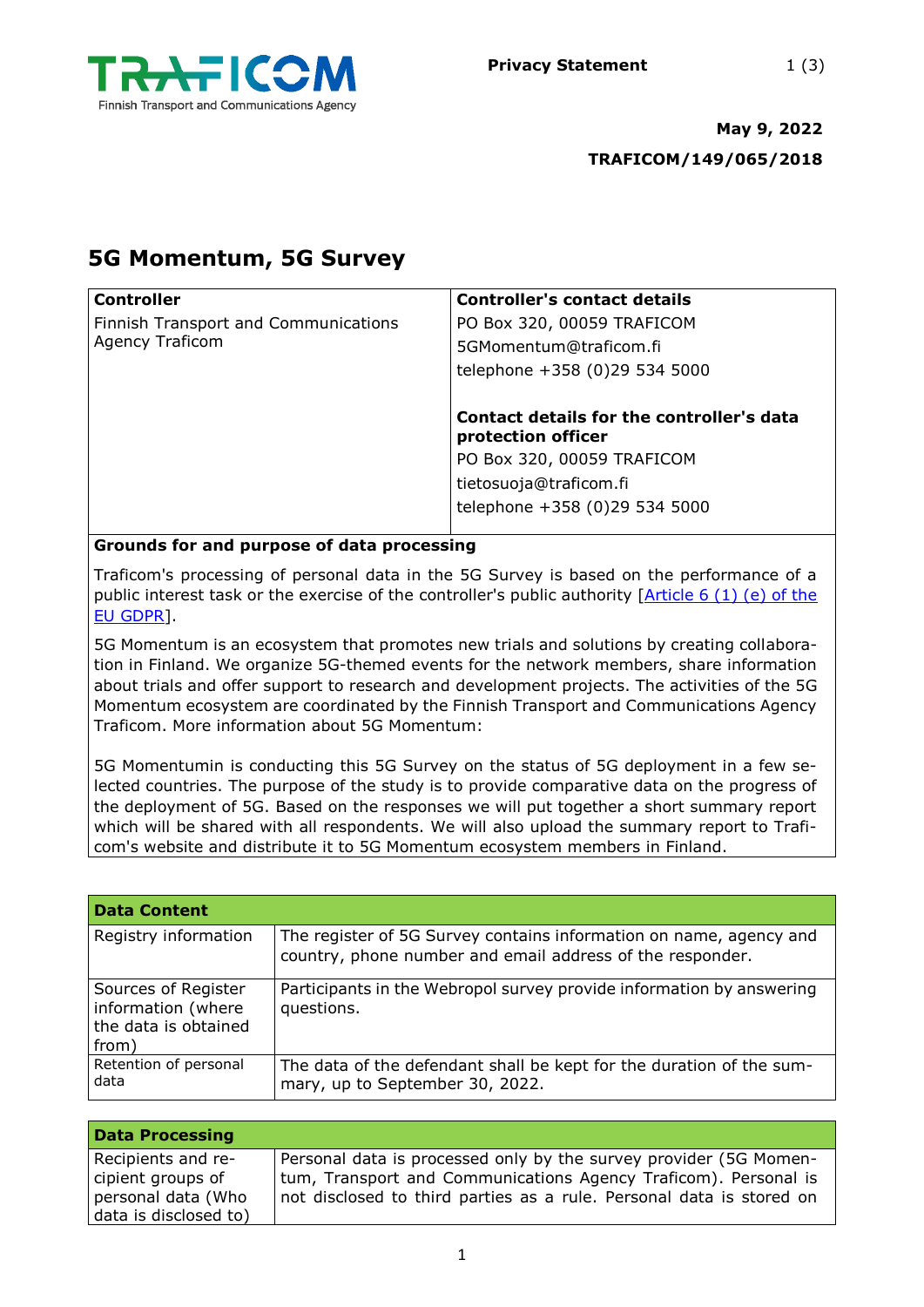

### **May 9, 2022**

### **TRAFICOM/149/065/2018**

|                                                                                                                         | Webropol Oy's (company ID: FI17739602) service platform. Webro-<br>pol Oy and the Agency have an agreement on the processing of per-<br>sonal data.                                                                                                                                                                                                                                                                                                                                                                                                                                                                                         |
|-------------------------------------------------------------------------------------------------------------------------|---------------------------------------------------------------------------------------------------------------------------------------------------------------------------------------------------------------------------------------------------------------------------------------------------------------------------------------------------------------------------------------------------------------------------------------------------------------------------------------------------------------------------------------------------------------------------------------------------------------------------------------------|
| Processing of per-<br>sonal data on behalf<br>of the controller                                                         | Webropol Oy (company ID: FI17739602) works as a processor of<br>personal data and its subcontractors Telia Inmics-Nebula Oy (com-<br>pany ID: 2546028-1) and Qumio Oy (company ID: 2466203-3) as<br>subprocessors. Webropol may not transfer personal data to third par-<br>ties. The following subcontractors may be processors in accordance<br>with the definition of data protection regulation when acting as sub-<br>contractors to Webropol in order to ensure and improve the develop-<br>ment, availability and security of the system:<br>Telia Inmics-Nebula Oy (company ID: 2546028-1) and Qumio Oy<br>(company ID: 2466203-3). |
| Transfer of personal<br>data to third parties<br>outside the EU                                                         | Personal data will not be transferred outside the EU/EEA States.                                                                                                                                                                                                                                                                                                                                                                                                                                                                                                                                                                            |
| Processing of per-<br>sonal data for pur-<br>poses other than<br>those for which the<br>data was initially<br>collected | Personal data will not be published. Traficom does not use data other<br>than for the activities to provide comparative data on the progress of<br>the deployment of 5G.                                                                                                                                                                                                                                                                                                                                                                                                                                                                    |
| Automatic decision<br>making and profiling                                                                              | Traficom does not use automatic decision-making or profiling.                                                                                                                                                                                                                                                                                                                                                                                                                                                                                                                                                                               |

#### **Rights of the Data Subjects**

#### **The exercise of rights**

Questionnaire respondents may exercise their rights by submitting their request to the survey provider by email to 5GMomentum@traficom.fi.

#### **Right of appeal to the supervisory authority**

If you consider the processing of your personal data to be incompatible with legislation, you can lodge a complaint with the Office of the Data Protection Supervisor.

> Office of the Data Protection Supervisor PL 800, 00531 Helsinki tietosuoja(at)om.fi p. +358 29 566 6700

| Right of access to<br>their own data    | Data subjects shall have the right to know whether Traficom is pro-<br>cessing personal data relating to them or not, as well as to have ac-<br>cess to personal data relating to them that is being processed by Trafi-<br>com. |
|-----------------------------------------|----------------------------------------------------------------------------------------------------------------------------------------------------------------------------------------------------------------------------------|
| The right to rectifi-<br>cation of data | Data subjects shall have the right to demand that Traficom corrects<br>inaccurate personal data or supplements incomplete personal data.                                                                                         |
| Right to object                         | Data subjects have the right to object to the processing of their per-<br>sonal data.                                                                                                                                            |